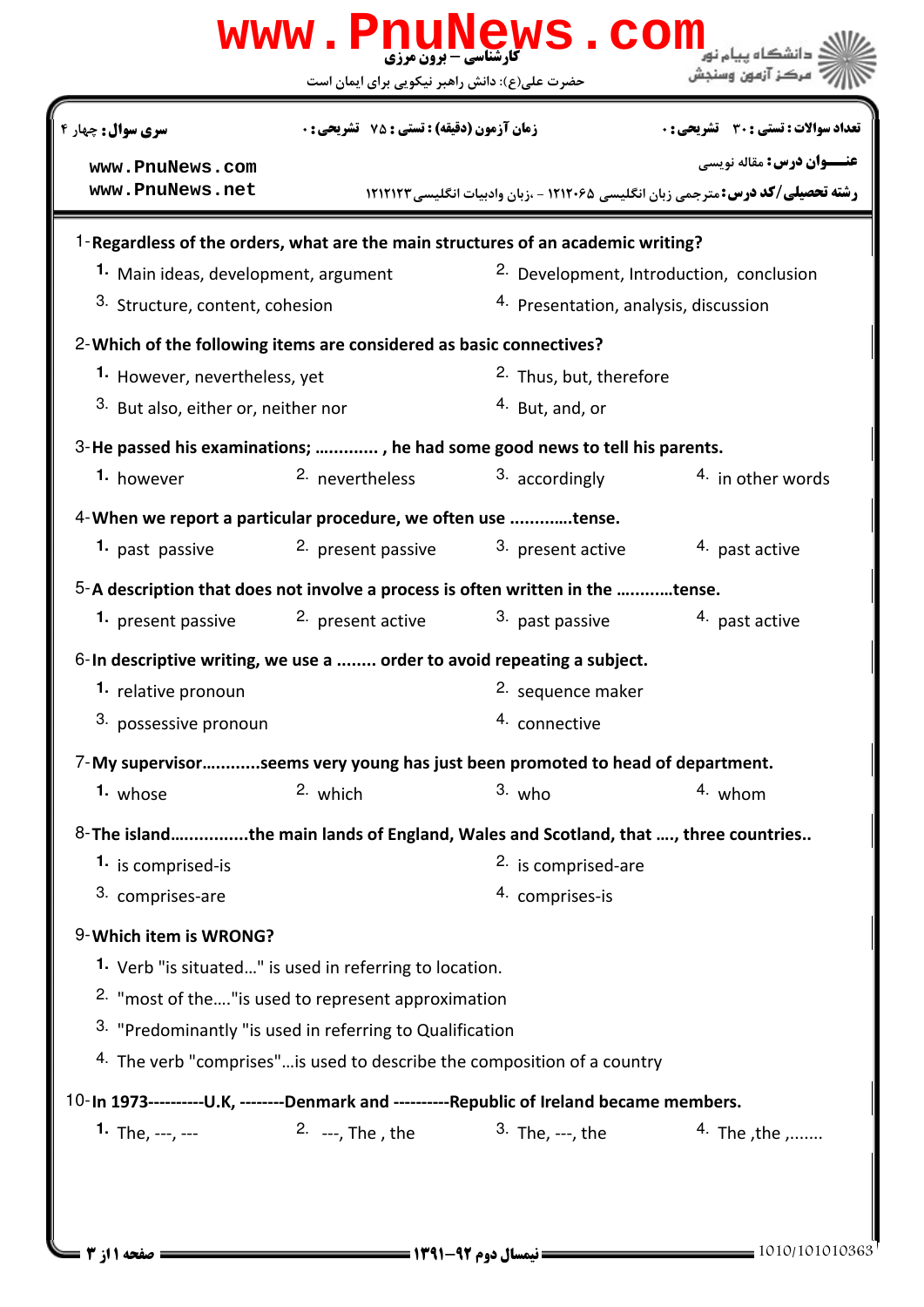| www.PnuNews.com                                                                               |                                                    |                                                                                                      |                                       |  |  |  |
|-----------------------------------------------------------------------------------------------|----------------------------------------------------|------------------------------------------------------------------------------------------------------|---------------------------------------|--|--|--|
|                                                                                               |                                                    | حضرت علی(ع): دانش راهبر نیکویی برای ایمان است                                                        | مركز آزمون وسندش                      |  |  |  |
| <b>سری سوال :</b> چهار ۴                                                                      | <b>زمان آزمون (دقیقه) : تستی : 75 ٪ تشریحی : 0</b> |                                                                                                      | تعداد سوالات : تستي : 30 ٪ تشريحي : 0 |  |  |  |
| www.PnuNews.com                                                                               |                                                    |                                                                                                      | <b>عنـــوان درس:</b> مقاله نویسی      |  |  |  |
| www.PnuNews.net                                                                               |                                                    | <b>رشته تحصیلی/کد درس:</b> مترجمی زبان انگلیسی ۱۲۱۲۰۶۵ - ،زبان وادبیات انگلیسی ۱۲۱۲۱۲۳               |                                       |  |  |  |
| 11-Which type of academic writing contains some kind of historical background or development? |                                                    |                                                                                                      |                                       |  |  |  |
| 1. classification                                                                             | 2. narrative                                       | 3. descriptive                                                                                       | 4. exemplification                    |  |  |  |
| 12-He has lived in his new house ----------- he returned from abroad.                         |                                                    |                                                                                                      |                                       |  |  |  |
| 1. since                                                                                      | 2. for                                             | $3.$ until                                                                                           | 4. as long as                         |  |  |  |
| 13-Which vocabulary is NOT used for describing university officers?                           |                                                    |                                                                                                      |                                       |  |  |  |
| 1. Register                                                                                   |                                                    | 2. Demonstrator                                                                                      |                                       |  |  |  |
| 3. Chancellor                                                                                 |                                                    | <sup>4.</sup> Director of finance                                                                    |                                       |  |  |  |
| 14-Which of the following can be considered as a good definition?                             |                                                    |                                                                                                      |                                       |  |  |  |
|                                                                                               |                                                    | 1. A sequence is a geometric which has four equal sides and four right angels.                       |                                       |  |  |  |
| <sup>2.</sup> A dictionary is a book like "American Oxford Dictionary"                        |                                                    |                                                                                                      |                                       |  |  |  |
| <sup>3.</sup> A reader is a person who reads                                                  |                                                    |                                                                                                      |                                       |  |  |  |
| 4. An Ammeter is used to measure electric current.                                            |                                                    |                                                                                                      |                                       |  |  |  |
| 15-What verb is NOT usually used in definition writing?                                       |                                                    |                                                                                                      |                                       |  |  |  |
| 1. is concerned with                                                                          |                                                    | <sup>2.</sup> deals with                                                                             |                                       |  |  |  |
| 3. relates to                                                                                 |                                                    | 4. involved in                                                                                       |                                       |  |  |  |
| 16-  is commonly used throughout academic writing.                                            |                                                    |                                                                                                      |                                       |  |  |  |
| 1. Classification                                                                             | <sup>2</sup> Definition                            | 3. Exemplification                                                                                   | 4. Description                        |  |  |  |
| which judgments are based).                                                                   |                                                    | 17-  writing is normally made according to criterion or several criteria (standards or principles on |                                       |  |  |  |
| <b>1.</b> Classification                                                                      | <sup>2</sup> definition                            | 3. exemplification                                                                                   | 4. Qualification                      |  |  |  |
| 18-Which verb is NOT usually used in classification writing?                                  |                                                    |                                                                                                      |                                       |  |  |  |
| 1. Put into                                                                                   | 2. fall into                                       | 3. categorize                                                                                        | 4. associate                          |  |  |  |
| when                                                                                          |                                                    | 19-It is often needed to compare and contrast things. Similarities and differences are often noted   |                                       |  |  |  |
| 1. comparing                                                                                  | <sup>2</sup> classifying                           | 3. narrating                                                                                         | 4. exemplifing                        |  |  |  |
|                                                                                               |                                                    | 20-The following words are used in qualification of comparison, Except                               |                                       |  |  |  |
| 1. A lot of                                                                                   | 2. quite                                           | $3.$ about                                                                                           | 4. only just                          |  |  |  |
|                                                                                               |                                                    |                                                                                                      |                                       |  |  |  |